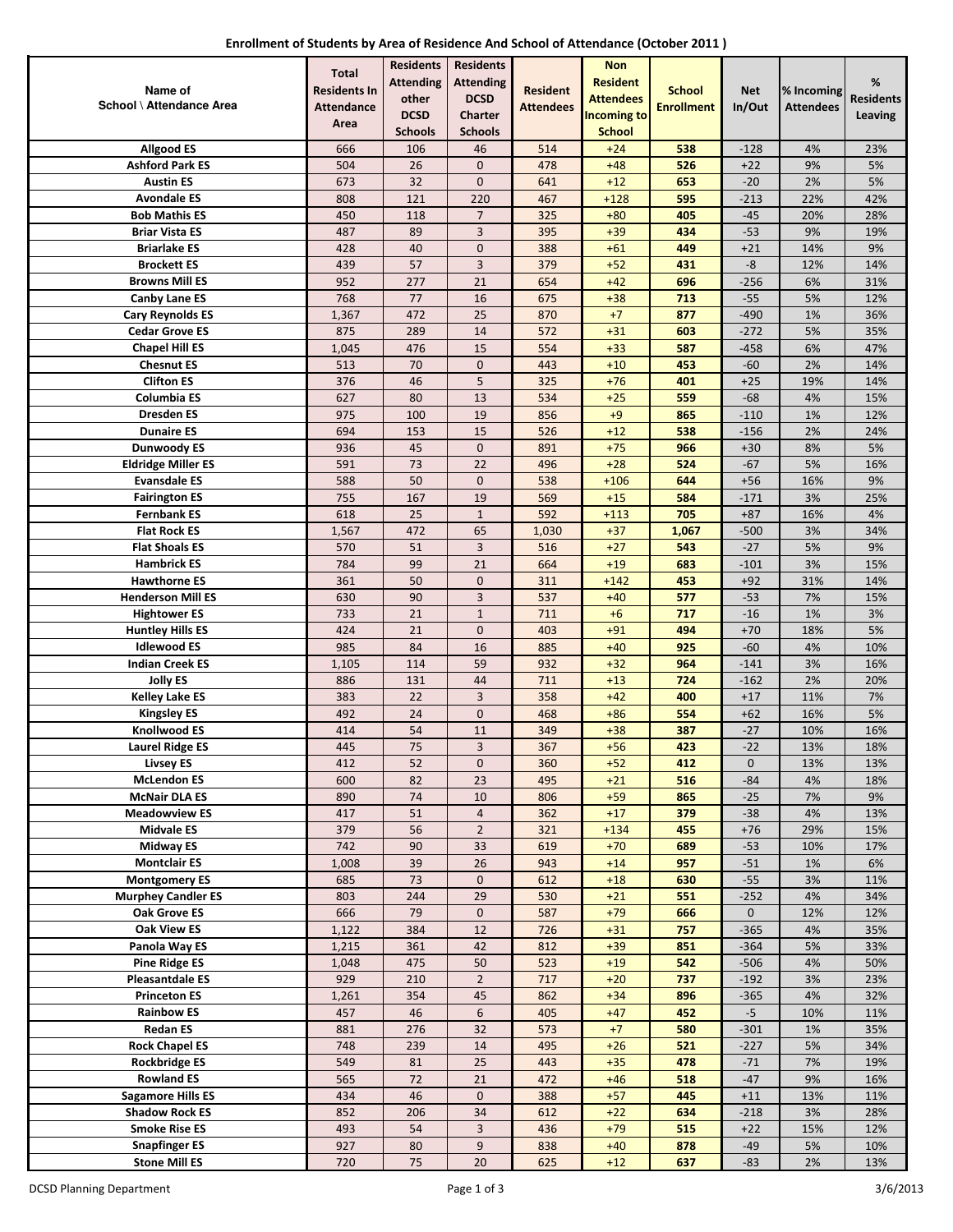| Enrollment of Students by Area of Residence And School of Attendance (October 2011) |  |
|-------------------------------------------------------------------------------------|--|
|-------------------------------------------------------------------------------------|--|

|                                               | <b>Total</b>        | <b>Residents</b> | <b>Residents</b>     |                  | <b>Non</b>         |                   |                  |                  |                  |
|-----------------------------------------------|---------------------|------------------|----------------------|------------------|--------------------|-------------------|------------------|------------------|------------------|
| Name of                                       | <b>Residents In</b> | <b>Attending</b> | <b>Attending</b>     | <b>Resident</b>  | <b>Resident</b>    | <b>School</b>     | <b>Net</b>       | % Incoming       | %                |
| School \ Attendance Area                      | <b>Attendance</b>   | other            | <b>DCSD</b>          | <b>Attendees</b> | <b>Attendees</b>   | <b>Enrollment</b> | In/Out           | <b>Attendees</b> | <b>Residents</b> |
|                                               | Area                | <b>DCSD</b>      | <b>Charter</b>       |                  | <b>Incoming to</b> |                   |                  |                  | Leaving          |
|                                               |                     | <b>Schools</b>   | <b>Schools</b>       |                  | <b>School</b>      |                   |                  |                  |                  |
| <b>Stone Mountain ES</b>                      | 603                 | 58               | 12                   | 533              | $+36$              | 569               | $-34$            | 6%               | 12%              |
| <b>Stoneview ES</b>                           | 1,017               | 214              | 35                   | 768              | $+22$              | 790               | $-227$           | 3%               | 24%              |
| <b>Toney ES</b>                               | 463                 | 53               | 6                    | 404              | $+4$               | 408               | $-55$            | 1%               | 13%              |
| <b>Vanderlyn ES</b>                           | 773                 | 58               | $\mathbf 0$          | 715              | $+15$              | 730               | $-43$            | 2%               | 8%               |
| <b>Woodridge ES</b>                           | 751                 | 170              | 31                   | 550              | $+16$              | 566               | $-185$           | 3%               | 27%              |
| <b>Woodward ES</b>                            | 930                 | 87               | 24                   | 819              | $+41$              | 860               | $-70$            | 5%               | 12%              |
| Bouie, E. L. ES                               | 0                   | 0                | $\mathbf 0$          | $\mathbf 0$      | $+871$             | 871               | $+871$           | 100%             |                  |
| DeKalb ES of the Arts at Terry Mill           | 0                   | 0                | $\mathbf 0$          | 0                | $+551$             | 551               | $+551$           | 100%             |                  |
| <b>Kittredge ES</b>                           | $\overline{0}$      | $\overline{0}$   | $\mathbf 0$          | $\mathbf 0$      | $+419$             | 419               | $+419$           | 100%             |                  |
| <b>Marbut ES</b>                              | $\overline{0}$      | 0                | $\mathbf{0}$         | $\mathbf 0$      | $+843$             | 843               | $+843$           | 100%             |                  |
| <b>Narvie Harris ES</b>                       | 0                   | 0                | $\mathbf 0$          | $\mathbf 0$      | $+966$             | 966               | +966             | 100%             |                  |
| <b>Oakcliff ES</b>                            | $\overline{0}$      | 0                | $\mathbf 0$          | 0                | $+670$             | 670               | $+670$           | 100%             |                  |
| <b>Robert Shaw ES</b>                         | $\mathbf 0$         | 0                | $\mathbf 0$          | $\mathbf 0$      | $+481$             | 481               | $+481$           | 100%             |                  |
| <b>Wadsworth ES</b>                           | 0                   | 0                | $\pmb{0}$            | $\pmb{0}$        | $+215$             | 215               | $+215$           | 100%             |                  |
| <b>Wynbrooke ES</b>                           | $\overline{0}$      | 0                | $\mathbf{0}$         | $\mathbf{0}$     | $+956$             | 956               | $+956$           | 100%             |                  |
| <b>Bethune, Mary McLeod MS</b>                | 1,187               | 192              | 12                   | 983              | $+32$              | 1,015             | $-172$           | 3%               | 17%              |
| <b>Cedar Grove MS</b>                         | 1,086               | 161              | $\overline{7}$       | 918              | $+96$              | 1,014             | $-72$            | 9%               | 15%              |
| <b>Chamblee MS</b>                            | 515                 | 31               | $\overline{2}$       | 482              | $+474$             | 956               | $+441$           | 50%              | 6%               |
| <b>Chapel Hill MS</b>                         | 900                 | 109              | 13                   | 778              | $+195$             | 973               | $+73$            | 20%              | 14%              |
| Columbia MS                                   | 1,029               | 90               | 12<br>12             | 927              | $+233$             | 1,160             | $+131$<br>$-4$   | 20%              | 10%              |
| Druid Hills MS                                | 1,027               | 101              |                      | 914              | $+109$             | 1,023             |                  | 11%              | 11%              |
| <b>Freedom MS</b>                             | 1,370               | 356              | 30<br>$\overline{2}$ | 984              | $+27$              | 1,011             | $-359$<br>$-46$  | 3%               | 28%<br>8%        |
| <b>Henderson MS</b><br><b>Lithonia MS</b>     | 1,522               | 124              |                      | 1,396            | $+80$              | 1,476             |                  | 5%<br>1%         | 26%              |
| McNair, Ronald E. MS                          | 1,562<br>1,014      | 368<br>239       | 40<br>$\overline{2}$ | 1,154<br>773     | $+17$<br>$+16$     | 1,171<br>789      | $-391$<br>$-225$ | 2%               | 24%              |
| <b>Miller Grove MS</b>                        | 1,134               | 155              | 32                   | 947              | $+21$              | 968               | $-166$           | 2%               | 16%              |
| <b>Peachtree Charter MS</b>                   | 1,431               | 109              | 11                   | 1,311            | $+33$              | 1,344             | $-87$            | 2%               | 8%               |
| <b>Redan MS</b>                               | 1,064               | 165              | 38                   | 861              | $+52$              | 913               | $-151$           | 6%               | 19%              |
| Salem MS                                      | 1,507               | 336              | 42                   | 1,129            | $+3$               | 1,132             | $-375$           | 0%               | 25%              |
| Sequoyah MS                                   | 1,137               | 58               | 183                  | 896              | $+45$              | 941               | $-196$           | 5%               | 21%              |
| <b>Stephenson MS</b>                          | 1,246               | 195              | 32                   | 1,019            | $+61$              | 1,080             | $-166$           | 6%               | 18%              |
| <b>Stone Mountain MS</b>                      | 1,148               | 120              | 20                   | 1,008            | $+127$             | 1,135             | $-13$            | 11%              | 12%              |
| <b>Tucker MS</b>                              | 1,303               | 119              | 6                    | 1,178            | $+139$             | 1,317             | $+14$            | 11%              | 10%              |
| <b>Champion MS</b>                            | $\overline{0}$      | 0                | $\mathbf{0}$         | $\mathbf{0}$     | $+637$             | 637               | $+637$           | 100%             |                  |
| <b>Cedar Grove HS</b>                         | 1,372               | 450              | 23                   | 899              | $+31$              | 930               | $-442$           | 3%               | 34%              |
| <b>Chamblee HS</b>                            | 671                 | 39               | 3                    | 629              | $+745$             | 1,374             | $+703$           | 54%              | 6%               |
| <b>Clarkston HS</b>                           | 1,805               | 518              | 8                    | 1,279            | $+33$              | 1,312             | $-493$           | 3%               | 29%              |
| Columbia HS                                   | 1,317               | 273              | 9                    | 1,035            | $+270$             | 1,305             | $-12$            | 21%              | 21%              |
| <b>Cross Keys HS</b>                          | 1,091               | 127              | $\mathbf{1}$         | 963              | $+30$              | 993               | $-98$            | 3%               | 12%              |
| <b>Druid Hills HS</b>                         | 1,324               | 145              | $\overline{7}$       | 1,172            | $+402$             | 1,574             | $+250$           | 26%              | 11%              |
| Dunwoody HS                                   | 1,508               | 107              | $\mathbf{1}$         | 1,400            | $+110$             | 1,510             | $+2$             | 7%               | 7%               |
| Lakeside HS                                   | 1,896               | 198              | 10                   | 1,688            | $+176$             | 1,864             | $-32$            | 9%               | 11%              |
| Lithonia HS                                   | 2,028               | 789              | 8                    | 1,231            | $+36$              | 1,267             | $-761$           | 3%               | 39%              |
| M.L. King, Jr., HS                            | 2,233               | 691              | 45                   | 1,497            | $+30$              | 1,527             | $-706$           | 2%               | 33%              |
| McNair, Ronald E. HS                          | 1,207               | 372              | 17                   | 818              | $+13$              | 831               | $-376$           | 2%               | 32%              |
| <b>Miller Grove HS</b>                        | 1,772               | 310              | 12                   | 1,450            | $+117$             | 1,567             | $-205$           | 7%               | 18%              |
| <b>Redan HS</b>                               | 1,545               | 365              | 15                   | 1,165            | $+77$              | 1,242             | $-303$           | 6%               | 25%              |
| <b>Southwest DeKalb HS</b>                    | 1,393               | 194              | 16                   | 1,183            | $+347$             | 1,530             | $+137$           | 23%              | 15%              |
| <b>Stephenson HS</b>                          | 1,828               | 386              | 14                   | 1,428            | $+67$              | 1,495             | $-333$           | 4%               | 22%              |
| <b>Stone Mountain HS</b>                      | 1,393               | 326              | 12                   | 1,055            | $+68$              | 1,123             | $-270$           | 6%               | 24%              |
| <b>Towers HS</b>                              | 1,447               | 475              | $\overline{7}$       | 965              | $+91$              | 1,056             | $-391$           | 9%               | 33%              |
| <b>Tucker HS</b>                              | 1,782               | 229              | $\overline{4}$       | 1,549            | $+87$              | 1,636             | $-146$           | 5%               | 13%              |
| <b>Arabia Mountain HS</b>                     | 0                   | 0                | $\mathbf 0$          | $\mathbf 0$      | $+1,566$           | 1,566             | $+1,566$         | 100%             |                  |
| <b>DeKalb Alternative Night School</b>        | $\overline{0}$      | 0                | $\mathbf 0$          | 0                | $+81$              | 81                | $+81$            | 100%             |                  |
| DeKalb Early College Academy (DECA)           | 0                   | 0                | $\mathbf 0$          | 0                | $+282$             | 282               | $+282$           | 100%             |                  |
| DeKalb School of the Arts (DSA)               | 0                   | $\mathbf 0$      | $\mathbf 0$          | $\mathbf 0$      | $+321$             | 321               | $+321$           | 100%             |                  |
| Druid Hills HS Annex at DSA                   | 0                   | 0                | $\mathbf 0$          | $\mathbf 0$      | $+236$             | 236               | $+236$           | 100%             |                  |
| <b>Elizabeth Andrews HS</b>                   | 0                   | 0                | $\mathbf 0$          | $\mathbf 0$      | $+762$             | 762               | $+762$           | 100%             |                  |
| <b>Coralwood School and Diagnostic Center</b> | $\overline{0}$      | 0                | $\mathbf 0$          | 0                | $+237$             | 237               | $+237$           | 100%             |                  |
| <b>DeKalb Alternative School</b>              | 0                   | 0                | $\mathbf 0$          | 0                | $+196$             | 196               | $+196$           | 100%             |                  |
| <b>DeKalb Transition Academy</b>              | 0                   | $\mathbf 0$      | $\mathbf 0$          | 0                | $+33$              | 33                | $+33$            | 100%             |                  |
| <b>DOLA</b>                                   | 0                   | 0                | $\mathbf 0$          | $\mathbf 0$      | $+1$               | $\mathbf{1}$      | $+1$             | 100%             |                  |